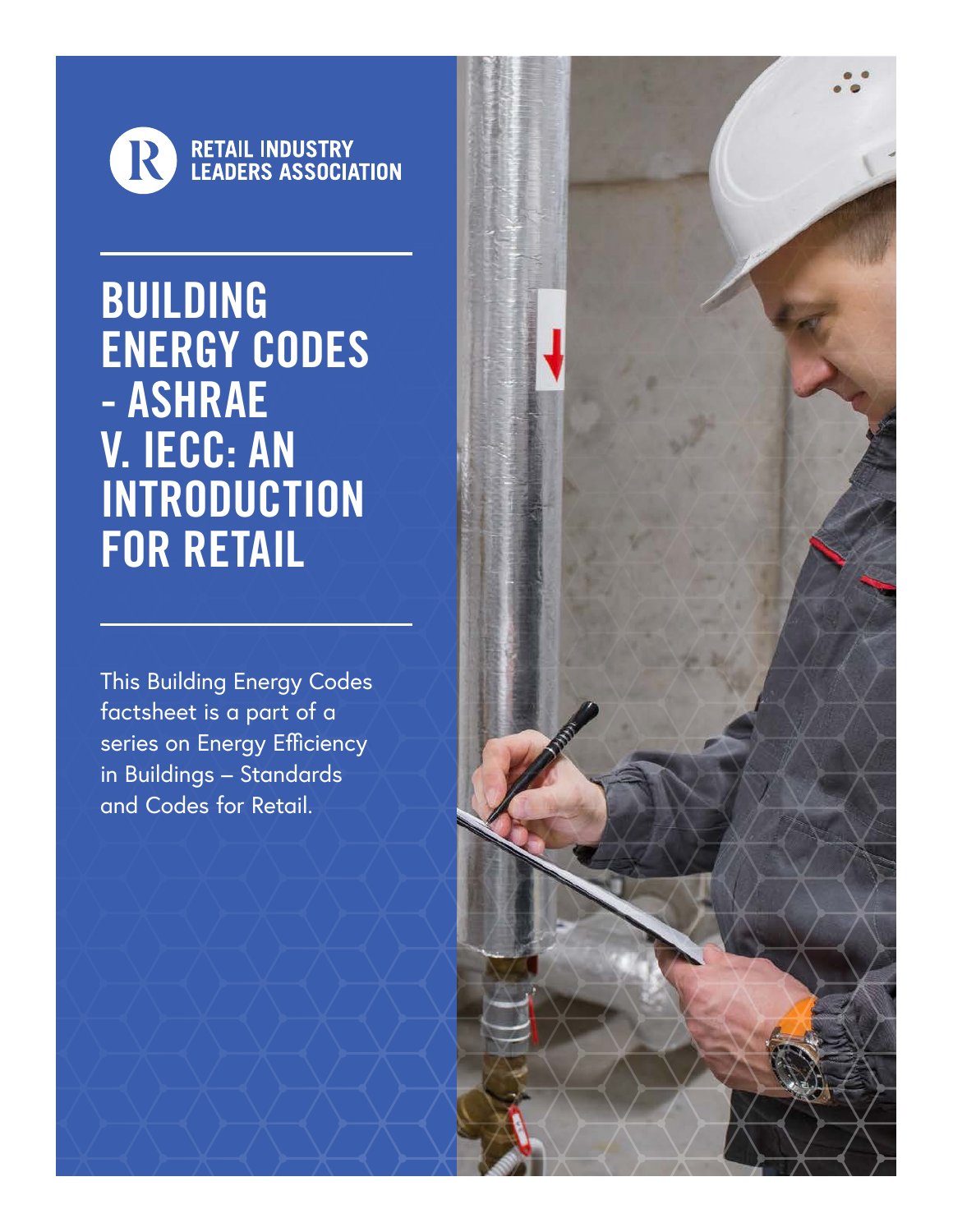## **EXECUTIVE SUMMARY AND BACKGROUND**

More than 40 percent of the total energy consumed, and 70 percent of the electricity used in the United States is used for operating buildings. Appliances and building-related equipment such as electric motors, lighting, refrigerators, and water heaters account for almost all the energy used in buildings—the U.S. Department of Energy (DOE) estimates that these products represent about 90 percent of residential energy use, 60 percent of commercial building energy use, and 30 percent of industrial energy use. [\[EESI](https://www.eesi.org/papers/view/fact-sheet-energy-efficiency-standards-for-appliances-lighting-and-equipmen)  [Fact Sheet: Energy Efficiency Standards for Appliances,](https://www.eesi.org/papers/view/fact-sheet-energy-efficiency-standards-for-appliances-lighting-and-equipmen)  [Lighting and Equipment](https://www.eesi.org/papers/view/fact-sheet-energy-efficiency-standards-for-appliances-lighting-and-equipmen)] Making these processes more efficient in buildings saves businesses billions of dollars on energy bills, avoids unnecessary pollution, creates jobs, improves U.S. competitiveness, and reinvigorates domestic manufacturing [\[EERE: Energy-Saving Homes, Buildings &](https://www.energy.gov/sites/prod/files/2013/11/f4/55297.pdf)  [Manufacturing\]](https://www.energy.gov/sites/prod/files/2013/11/f4/55297.pdf).

To inform retailers and other commercial businesses on the latest updates in building efficiency standards and energy codes at both the national and state levels, RILA's Retail Compliance Center (RCC) is producing a series of factsheets covering:

- DOE Appliance and Equipment Standards
- Light Bulb Efficiency Standards
- Building Energy Codes: ASHRAE vs. IECC
- State Energy Efficiency Laws and Codes

This fact sheet provides a starting point and quick reference tool for retailers on the two major energy code models in the U.S. The summary table below provides a comparison between the new commissioning requirements in accordance with ASHRAE/ IES Standard 202 (Commissioning Process for Buildings/Systems) and the IECC 2021 requirements, broken down into categories including building envelope, mechanical, lighting, and other items.

## **BUILDING ENERGY CODES: ASHRAE V IECC**

Building energy codes are regulatory instruments that specify minimum energy efficiency standards for residential and commercial building sectors. The building codes can be mandatory or voluntary and are often complemented by other energy efficiency building incentives.

The U.S. does not have a national building code or energy code in place. Instead, state or local governments can choose to either adopt one of the model energy codes, a modified version of the model code, their own state-specific code, or no code at all. Once a building energy code is adopted, it becomes state law and buildings are subject to inspection and requirements based on the code. It is important for retailers to be aware of the building energy code requirements in their state.

When it comes to compliance, there are three major components in building energy codes that retailers need to address: lighting, HVAC, and envelope. Within the envelope category, there are several elements subject to energy code regulations including:

- Opaque roof and wall assemblies
- Windows
- **Skylights**
- Doors
- **Foundation**
- Floors

In the U.S., model energy codes are developed by two private organizations: the American Society of Heating, Refrigerating and Air-Conditioning Engineers (ASHRAE) and the International Codes Council (ICC). ASHRAE develops the model commercial energy standard, known as 90.1. The ICC develops the International Energy Conservation Code (IECC), which contains chapters for both residential and commercial buildings. Final versions of each new edition are determined by a vote of the 90.1 committee members for ASHRAE and by the International Code Council membership for the IECC. [\[EERE: Energy Codes 101\]](https://www.energy.gov/eere/buildings/articles/energy-codes-101-what-are-they-and-what-doe-s-role)

DOE has a [Building Energy Codes Program](https://www.energy.gov/eere/buildings/building-energy-codes-program) that produces materials and tools which may help retailers and others in the buildings sector to achieve, document, and verify compliance with codes. Retailers have access to the following [\[EERE: Building Energy Code Compliance\]](https://www.energy.gov/eere/buildings/articles/building-energy-code-compliance):

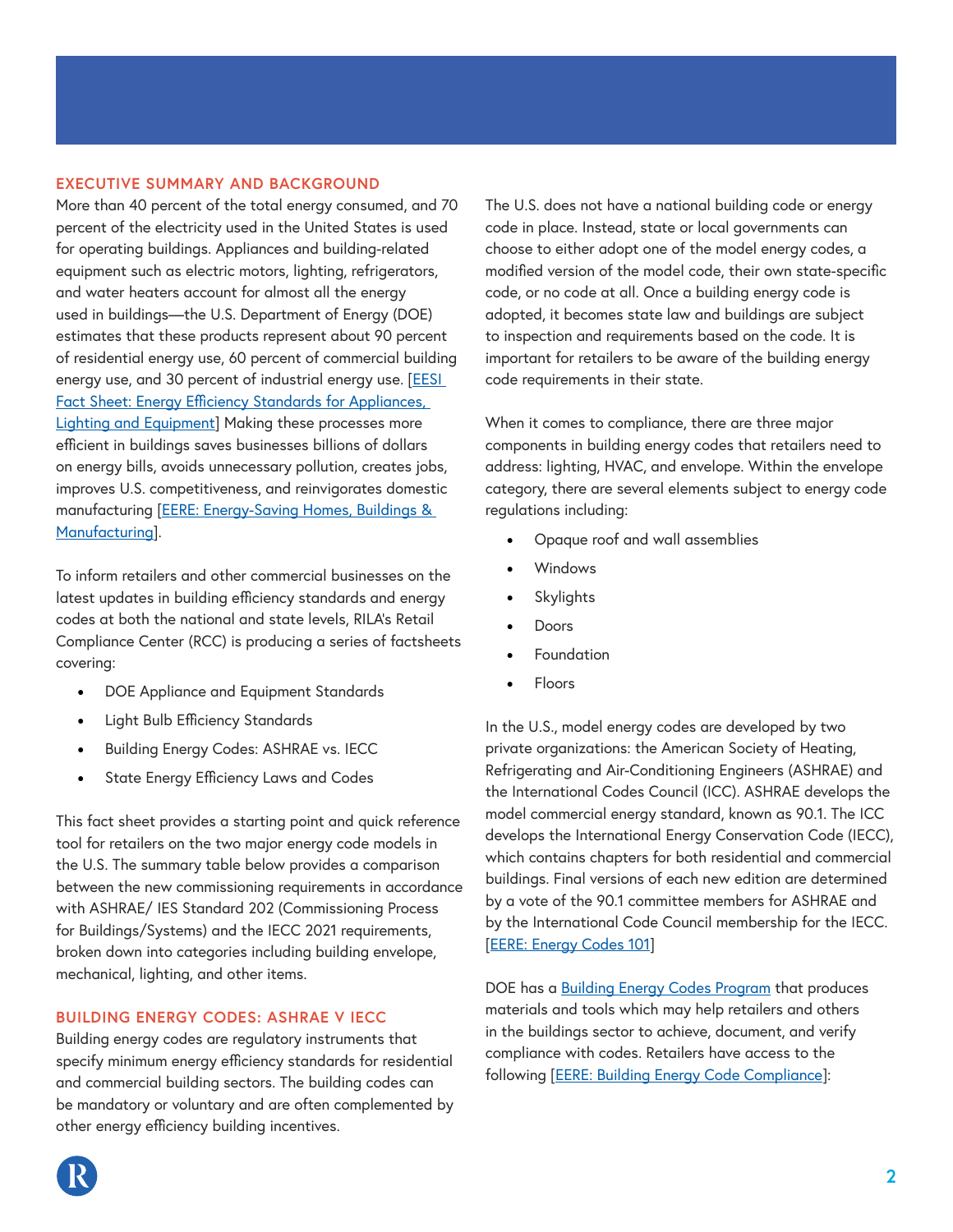- Technical assistance
- Compliance software and web tools.
- Compliance and savings opportunity measurement

The summary table below provides a comparison between the new commissioning requirements in accordance with ASHRAE/ IES Standard 202 (Commissioning Process for Buildings/Systems) and the IECC 2021 requirements, broken down into categories including building envelope, mechanical, lighting, and other items.

\*Note the Edison Electric Institute states that the IECC 2021 final results are pending confirmation from the Validation Committee. As of early July, a hearing date has not been set. There were many significant changes to the IECC for 2021 and several remain controversial. The decision by the Appeals Board and the ICC Board of Directors will have a direct impact on the estimated energy savings of the 2021 IECC compared to the 2018 IECC. [\[EEI: Energy Codes for](https://images.magnetmail.net/images/clients/EEI_/attach/NKA/EEI_Codes_and_Standards_Newsletter_July_2020.pdf) [Buildings & Equipment Efficiency Standards\]](https://images.magnetmail.net/images/clients/EEI_/attach/NKA/EEI_Codes_and_Standards_Newsletter_July_2020.pdf)

| <b>PARAMETER</b>         | <b>ASHRAE 90.1 - 2019</b>                       | *IECC 2021           |
|--------------------------|-------------------------------------------------|----------------------|
| <b>Building Envelope</b> | Combined categories of "nonmetal framed"        | <b>Building enve</b> |
|                          | and "metal framed" products for vertical        | stringent tha        |
|                          | fenestration (windows)                          | Includes elec        |
|                          | Upgraded minimum criteria for SHGC and          | time (with pr        |
|                          | U-factor across all climate zones               | in ASHRAE 9          |
|                          | Revised air leakage section to clarify          |                      |
|                          | compliance                                      | Includes a me        |
|                          | Refined exceptions related to vestibules, added | the currently        |
|                          |                                                 |                      |

new option and associated criteria for using air curtains

Building envelope requirements updates are more stringent than values found in ASHRAE 90.1-2019. Includes electric submetering requirements for the first time (with provisions that are more stringent than those in ASHRAE 90.1-2019).

Includes a more stringent "flex points" system to replace the currently required additional efficiency options, with points varying for different efficiency measures based on building occupancy type and climate zone. A minimum number of points is required for compliance. Includes automatic receptacle controls for the first time (similar to provisions found in ASHRAE 90.1- 2019).

Includes a new voluntary appendix (that can be adopted by a jurisdiction for the code) to require commercial buildings to install on-site renewable electric generation systems (solar PV primarily).

Includes a new voluntary appendix (that can be adopted by a jurisdiction for the code) to require new commercial buildings to be "zero net energy" at the building site. Zero net energy buildings are required to produce as much energy as they consume.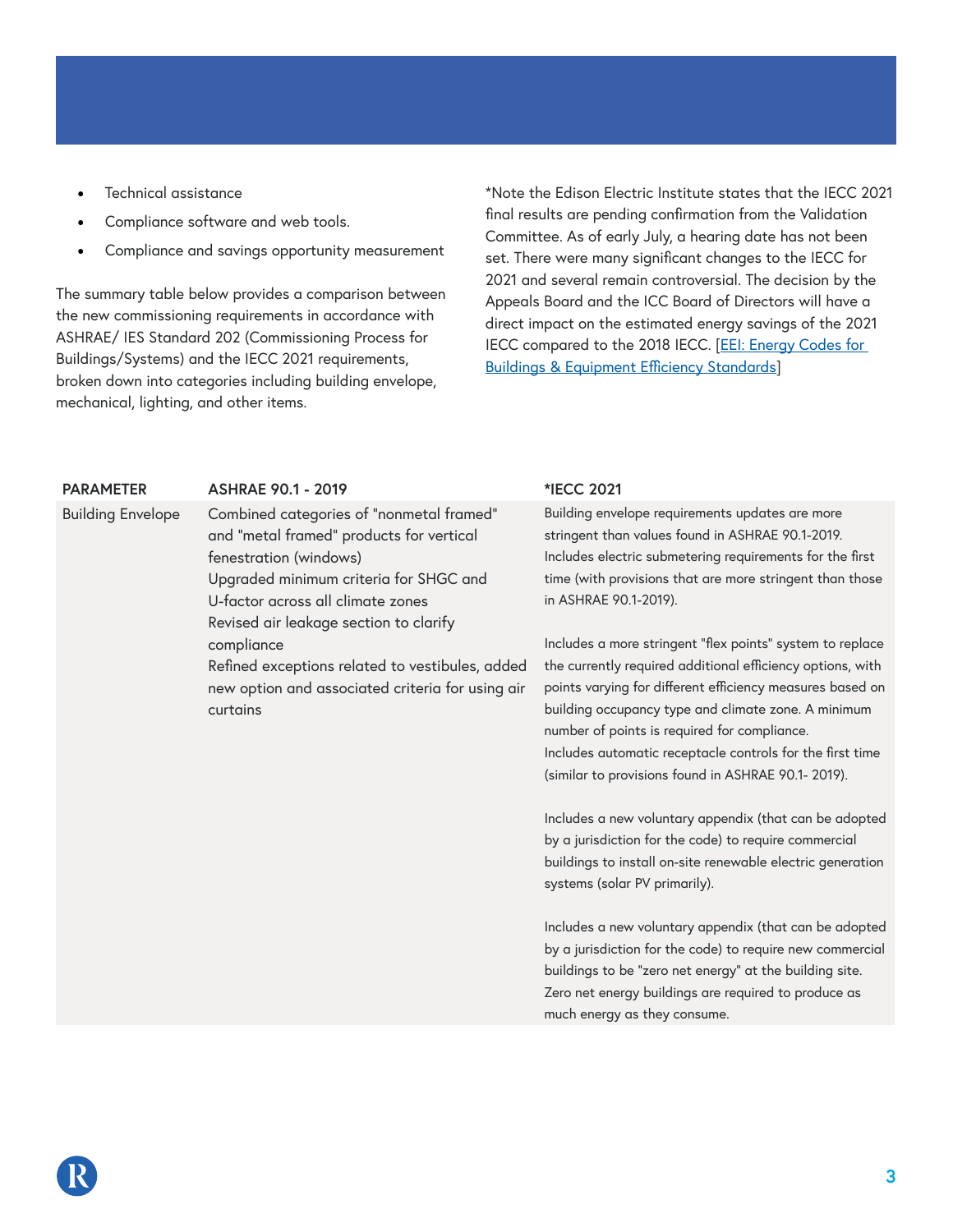| <b>PARAMETER</b> | <b>ASHRAE 90.1 - 2019</b>                                                                                                                                                                                                                                                 | *IECC 2021                                                                                                                                                                                                                                                   |
|------------------|---------------------------------------------------------------------------------------------------------------------------------------------------------------------------------------------------------------------------------------------------------------------------|--------------------------------------------------------------------------------------------------------------------------------------------------------------------------------------------------------------------------------------------------------------|
| Lighting         | Lower lighting power allowances for Space-by-<br>Space Method and the Building Area Method,<br>based on LEDs                                                                                                                                                              | Indoor and outdoor lighting power allowances<br>(Watts/square foot or Watts) updated to be<br>consistent ASHRAE 90.1-2019.<br>New requirement for lighting used for plant growth                                                                             |
|                  | New simplified method for lighting of renovated<br>office buildings and retail buildings up to<br>25,000 ft2 (2,300 m2)                                                                                                                                                   | and maintenance (indoor agriculture) of at least 1.6<br>micromoles per Joule.                                                                                                                                                                                |
|                  | Updated lighting control requirements for<br>parking garages to account for the use of LEDs                                                                                                                                                                               |                                                                                                                                                                                                                                                              |
|                  | Updated daylight-responsive requirements                                                                                                                                                                                                                                  |                                                                                                                                                                                                                                                              |
| Mechanical       | New equipment efficiency requirement tables<br>and increases in efficiency requirements in<br>existing tables                                                                                                                                                             | Mechanical equipment efficiency tables updated to<br>be consistent with ASHRAE 90.1-2019.                                                                                                                                                                    |
|                  | New requirements for reporting fan power for<br>ceiling fans and updated requirements for fan<br>motor selections                                                                                                                                                         |                                                                                                                                                                                                                                                              |
|                  | New energy recovery requirements for high-rise<br>residential buildings                                                                                                                                                                                                   |                                                                                                                                                                                                                                                              |
|                  | New requirement for condenser heat recovery<br>for acute care inpatient hospitals                                                                                                                                                                                         |                                                                                                                                                                                                                                                              |
| Other Items      | Treatment of EV and alt fuel vehicles in<br>the "performance path": Only account for<br>recharging/refueling of "on-site" vehicles (e.g.,<br>forklifts), not "off-site" vehicles (e.g., commuter<br>vehicles, customer / visitor / delivery vehicles,<br>fleet vehicles). | Does not include mandatory requirements for all<br>new commercial buildings to produce a minimum<br>amount of their own electricity with only solar PV<br>on-site, along with a requirement to retain and<br>retire any associated renewable energy credits. |
|                  |                                                                                                                                                                                                                                                                           | Adds new requirements for electric vehicle (EV)-                                                                                                                                                                                                             |
|                  | Mandatory on-site renewable electricity or<br>energy production is not required in the 2019<br>standard (but may or will be in the 2022<br>version)                                                                                                                       | capable and EV-ready infrastructure at new<br>commercial buildings, based on the number of<br>parking spaces at the building site.                                                                                                                           |
|                  |                                                                                                                                                                                                                                                                           | Treats EV recharging and AFV refueling the same<br>as 90.1 for the "performance path".                                                                                                                                                                       |

R